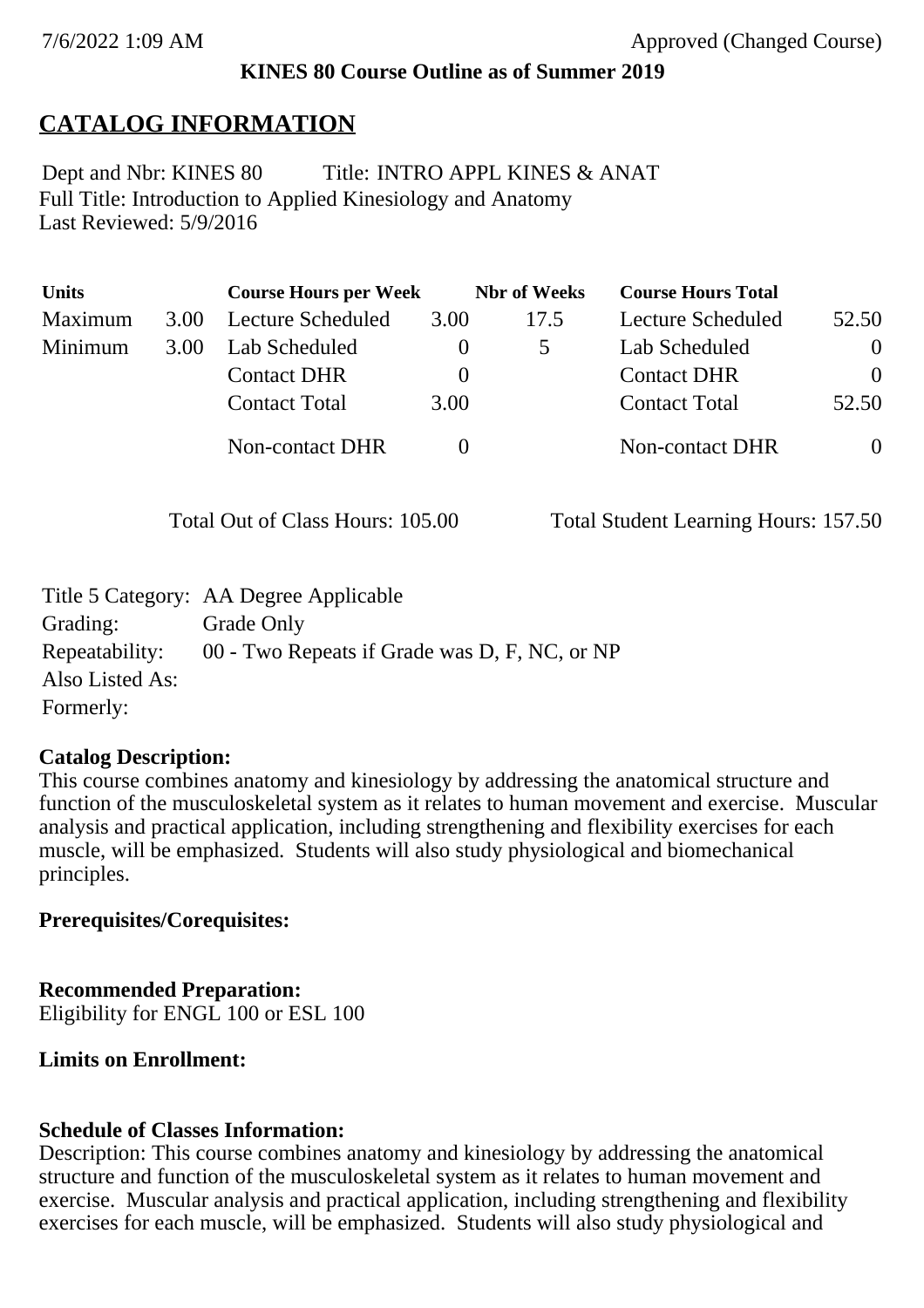biomechanical principles. (Grade Only) Prerequisites/Corequisites: Recommended: Eligibility for ENGL 100 or ESL 100 Limits on Enrollment: Transfer Credit: CSU; Repeatability: Two Repeats if Grade was D, F, NC, or NP

# **ARTICULATION, MAJOR, and CERTIFICATION INFORMATION:**

| <b>AS Degree:</b><br><b>CSU GE:</b> | Area<br><b>Transfer Area</b>                 |            |           | Effective:<br>Effective: | Inactive:<br>Inactive: |
|-------------------------------------|----------------------------------------------|------------|-----------|--------------------------|------------------------|
| IGETC:                              | <b>Transfer Area</b>                         |            |           | Effective:               | Inactive:              |
|                                     | <b>CSU Transfer:</b> Transferable Effective: |            | Fall 2010 | Inactive:                |                        |
| <b>UC</b> Transfer:                 |                                              | Effective: |           | Inactive:                |                        |

**CID:**

**Certificate/Major Applicable:** 

[Both Certificate and Major Applicable](SR_ClassCheck.aspx?CourseKey=KINES80)

# **COURSE CONTENT**

## **Student Learning Outcomes:**

Upon completion of the course, students will be able to:

- 1. Use correct anatomical terminology when describing a particular movement or exercise.
- 2. Identify and analyze exercises or movements related to muscle groups using the principles of biomechanics and neuromuscular properties.

# **Objectives:**

1. Demonstrate knowledge of correct anatomical terminology used to describe body part locations, position, and direction.

2. Describe the various types of bones, muscles, and joints in the human body and their location, movements, and characteristics.

3. Explain basic neuromuscular concepts and muscle properties in relation to how muscles function in joint movement and work together in affecting motion.

- 4. Demonstrate knowledge of the principles of biomechanics.
- 5. Locate the major muscles of the human body, including origin, insertion, and action.
- 6. Identify the location, movements, and muscles associated with all the joints in the body.

7. Analyze exercises of the upper extremity, trunk, and lower extremity to determine the joint movements, types of contractions, and specific muscles involved in those movements.

# **Topics and Scope:**

- I. Foundations of Structural Kinesiology
	- A. Anatomical directional terminology
	- B. Planes of motion
	- C. Skeletal System
		- 1. Axial Skeleton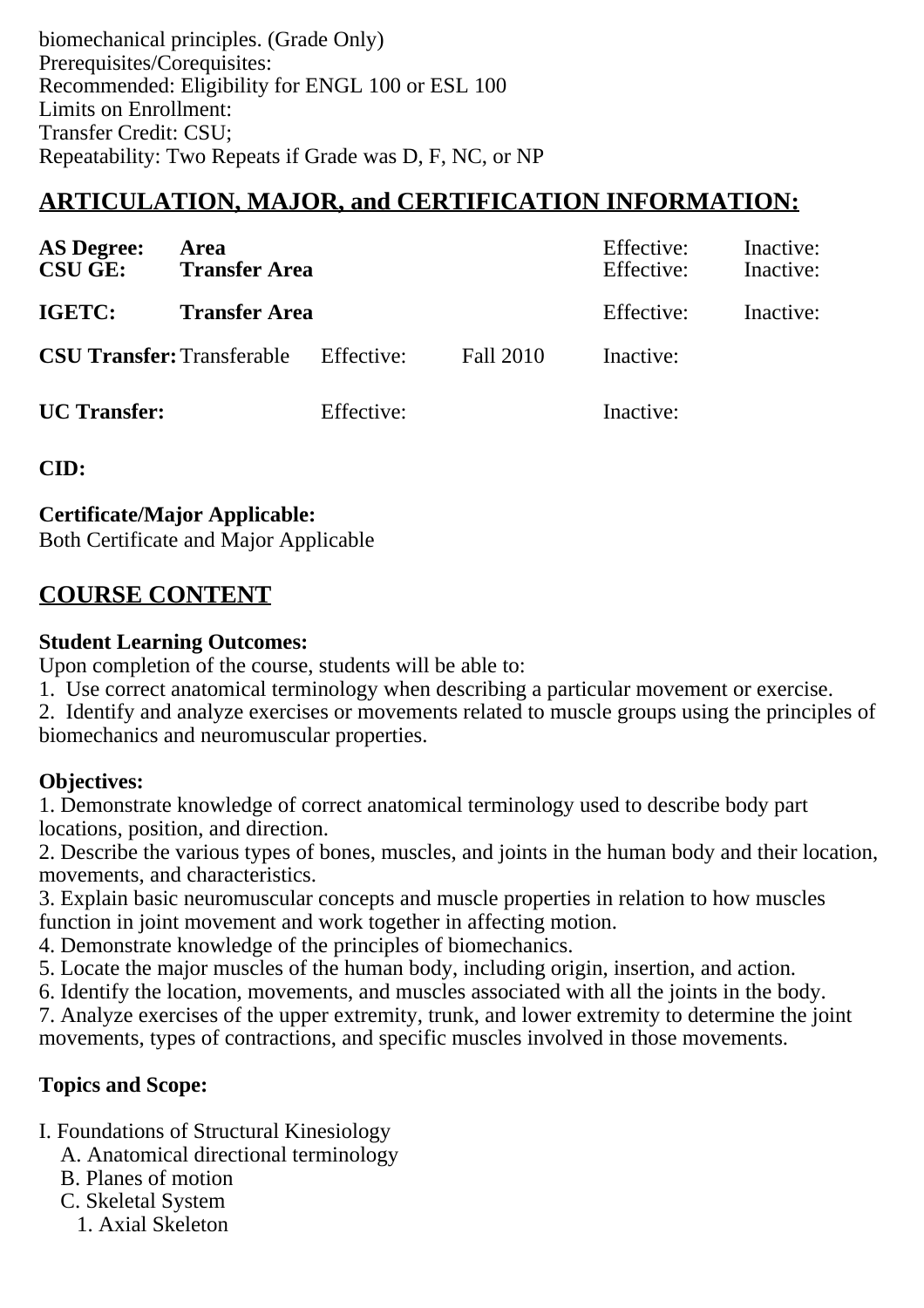- 2. Appendicular Skeleton
- 3. Classification of Bones
- 4. Bone features, properties, and markings
- 5. Bone development and growth
- D. Joints
	- 1. Structural classification
	- 2. Functional classification
	- 3. Terms describing joint movements
- II. Neuromuscular Fundamentals
	- A. Muscle nomenclature
	- B. Muscle shape and fiber arrangement
	- C. Muscle tissue properties
	- D. Muscle terminology
	- E. Types of muscle action
	- F. Role of muscles
	- G. Neural control of voluntary movement
	- H. Proprioception and kinesthesis
	- I. Neuromuscular concepts
- III. Biomechanics
	- A. Levers, pulleys, wheels and axles
	- B. Laws of motion and physical activities
	- C. Friction
	- D. Balance, equilibrium, and stability
	- E. Force and mechanical loading
- IV. The Shoulder Girdle and Shoulder Joint
	- A. Bones, nerves, joints and movement of the shoulder girdle and shoulder joint
	- B. Muscles of the shoulder girdle and shoulder joint
		- 1. Location and action
		- 2. Origin and Insertion
		- 3. Palpation and Innervation
		- 4. Application, strengthening, and flexibility
- V. The Elbow and Radioulnar Joints
	- A. Bones, nerves, joints and movement of the elbow and radioulnar joints
	- B. Muscles of the elbow and radioulnar joints
		- 1. Location and action
		- 2. Origin and insertion
		- 3. Palpation and innervation
		- 4. Application, strengthening, and flexibility

## VI. The Wrist and Hand Joints

- A. Bones, nerves, joints and movement of the wrist and hand joints
- B. Muscles of the wrist and hand joints
	- 1. Location and action
	- 2. Origin and insertion
	- 3. Palpation and innervation
- 4. Application, strengthening, and flexibility
- VII. Muscular Analysis of Upper Extremity Exercises
	- A. Upper extremity activities
	- B. Analysis of movement
	- C. Open and closed kinetic chain

 D. Overload, SAID (Specific Adaptations to Imposed Demands) principle, specificity, and muscular development

E. Valsalva maneuver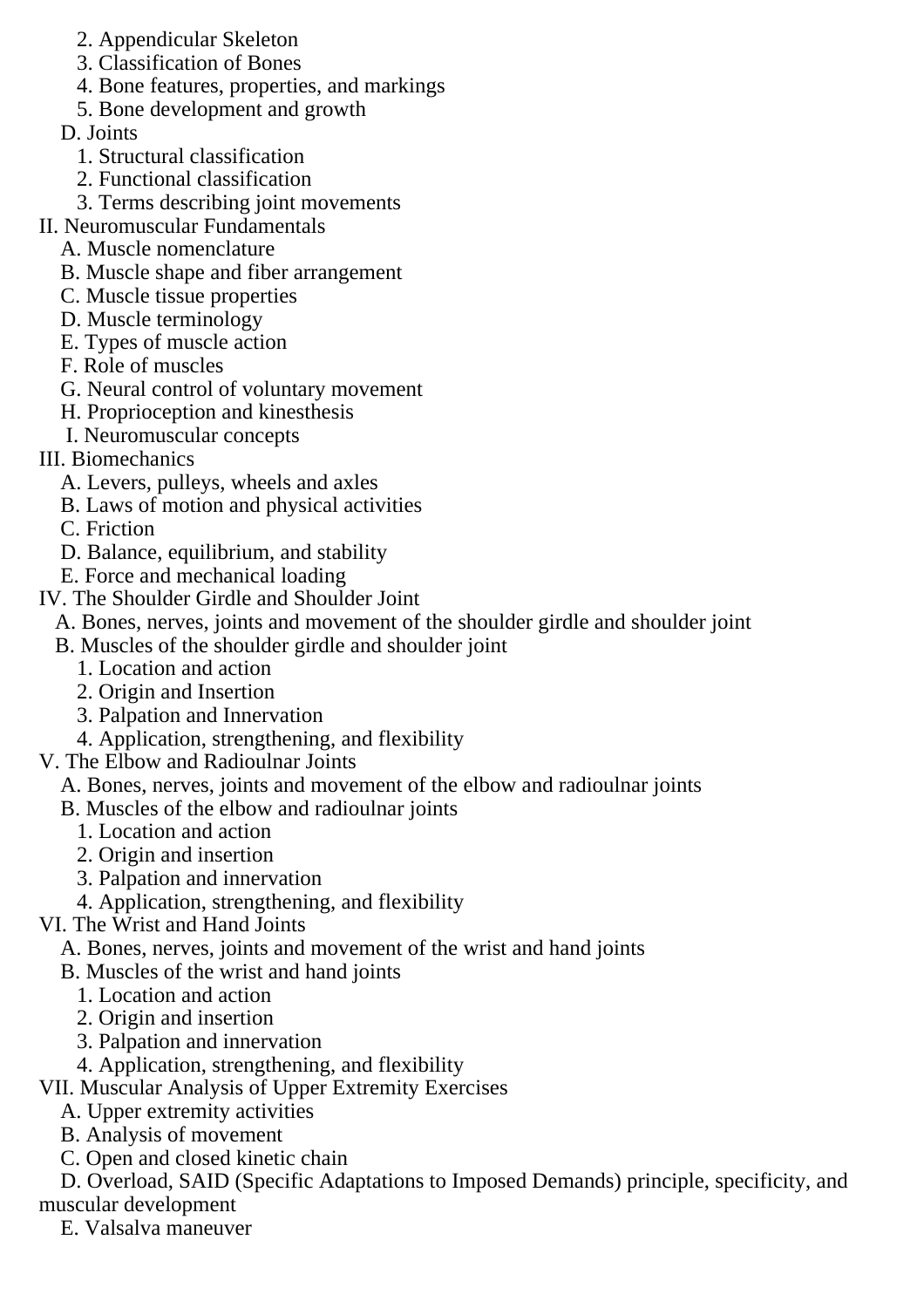- F. Analysis of upper body exercises
- VIII. The Hip Joint and Pelvic Girdle
	- A. Bones, nerves, joints and movement of the hip joint and pelvic girdle
	- B. Muscles of the hip joint and pelvic girdle
		- 1. Location and action
		- 2. Origin and insertion
		- 3. Palpation and innervation
		- 4. Application, strengthening, and flexibility
- IX. The Knee Joint
	- A. Bones, nerves, joints and movement of the knee joint
	- B. Muscles of the knee joint
		- 1. Location and action
		- 2. Origin and insertion
		- 3. Palpation and innervation
		- 4. Application, strengthening, and flexibility
- X. The Ankle and Foot Joints
	- A. Bones, nerves, joints and movement of the ankle and foot joints
	- B. Muscles of the ankle and foot joint
	- 1. Location and action
	- 2. Origin and insertion
	- 3. Palpation and innervation
	- 4. Application, strengthening, and flexibility
- XI. The Trunk and Spinal Column
	- A. Bones, nerves, joints and movement of the trunk and spinal column
	- B. Muscles of the trunk and spinal column
		- 1. Location and action
		- 2. Origin and insertion
		- 3. Palpation and innervation
		- 4. Application, strengthening, and flexibility
- XII. Muscular Analysis of Trunk and Lower Extremity Exercises
	- A. Lower extremity activities
	- B. Analysis of movement
	- C. Analysis of lower body exercises

## **Assignment:**

- 1. Read 10-25 pages per week in textbook
- 2. 1-3 written assignments based on textbook readings
- 3. 1-3 written and/or oral exercise analysis reports
- 4. 1-3 quizzes
- 5. 2-4 exams

## **Methods of Evaluation/Basis of Grade:**

**Writing:** Assessment tools that demonstrate writing skills and/or require students to select, organize and explain ideas in writing.

Written homework, Textbook Assignments, Written Analysis and Reports

Writing  $10 - 40\%$